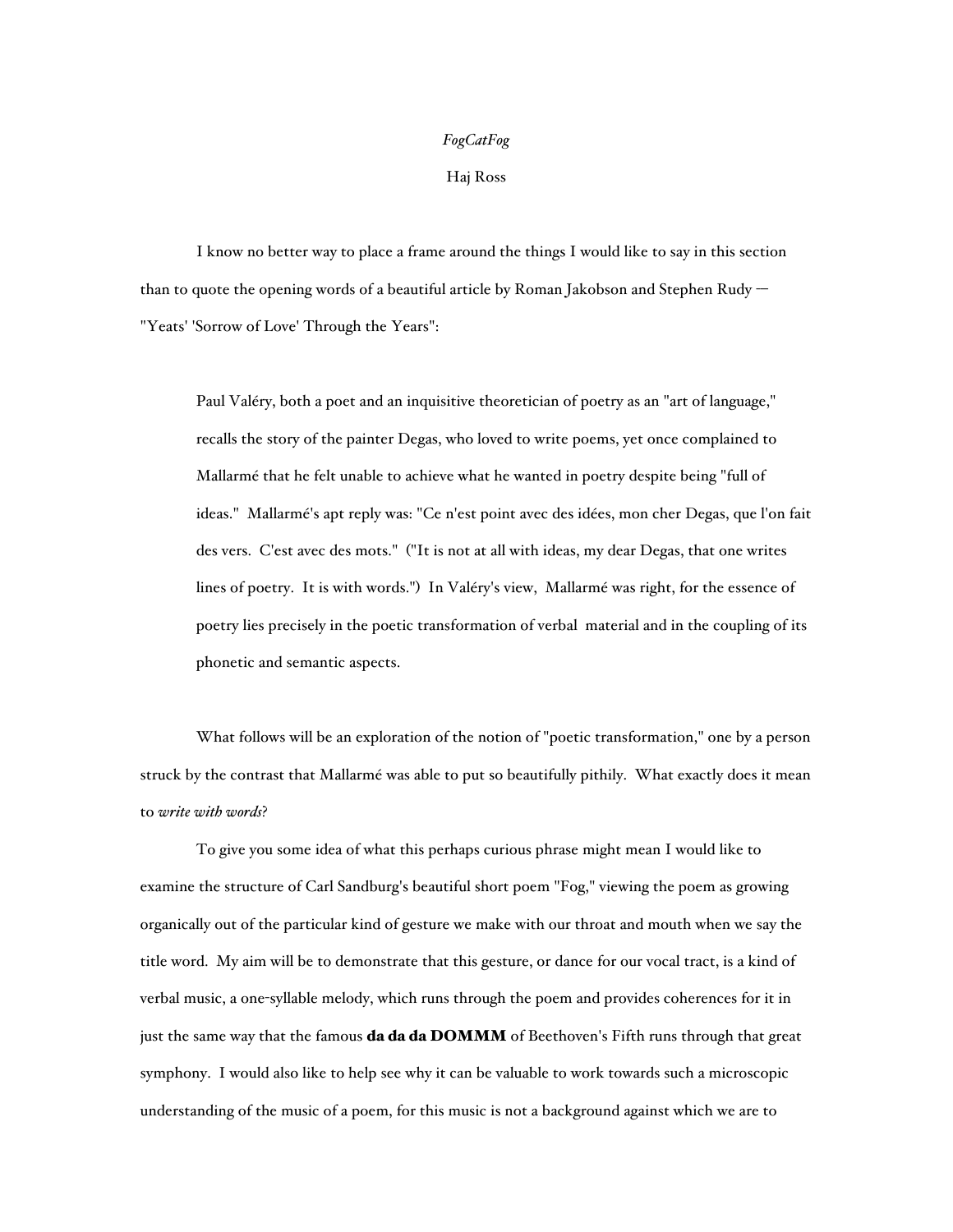contemplate the ideas of the poem. Rather, this musical structure, this phonetic architecture, *is* the idea. The idea and the patterns it makes on the page and in our minds are each other.

I hope that as the drama of this poem, this writing with the word *fog*, unfolds, it will become increasingly clear why poems in other languages, which might seem to be "about" fog, must necessarily link us to radically different experiences. Or to put it more precisely, they must link us in such different ways that we can only wonder whether the "same" experiences are being evoked. For instance, any poems whose central words were *brume, Nebel, neblina,* or *kiri*, which are the words for "fog" in French, German, Portuguese, and Japanese, respectively, would be radically different, precisely because these other words offer such different melodic possibilities. To write a poem with any one of the five words for fog that we have mentioned, a great poet must be able to sense the musical possibilities of each word and link these to aspects of the image, concept, or experience of fog. When all of these aspects interconnect, harmonize, merge – "rhyme" – then a poem with the brilliance of Sandburg's arises.

Let us look at the resonances that Carl Sandburg set in motion with his twenty-two words.

Fog

The fog comes.

<sub>2</sub>on little cat feet.

3It sits looking over harbor and city on silent haunches and then moves on.

Before we start with the detailed process of what my poet-friend Jack DeWitt calls "ripping a poem to pieces," which may call up emotions in you ranging from puzzlement through boredom to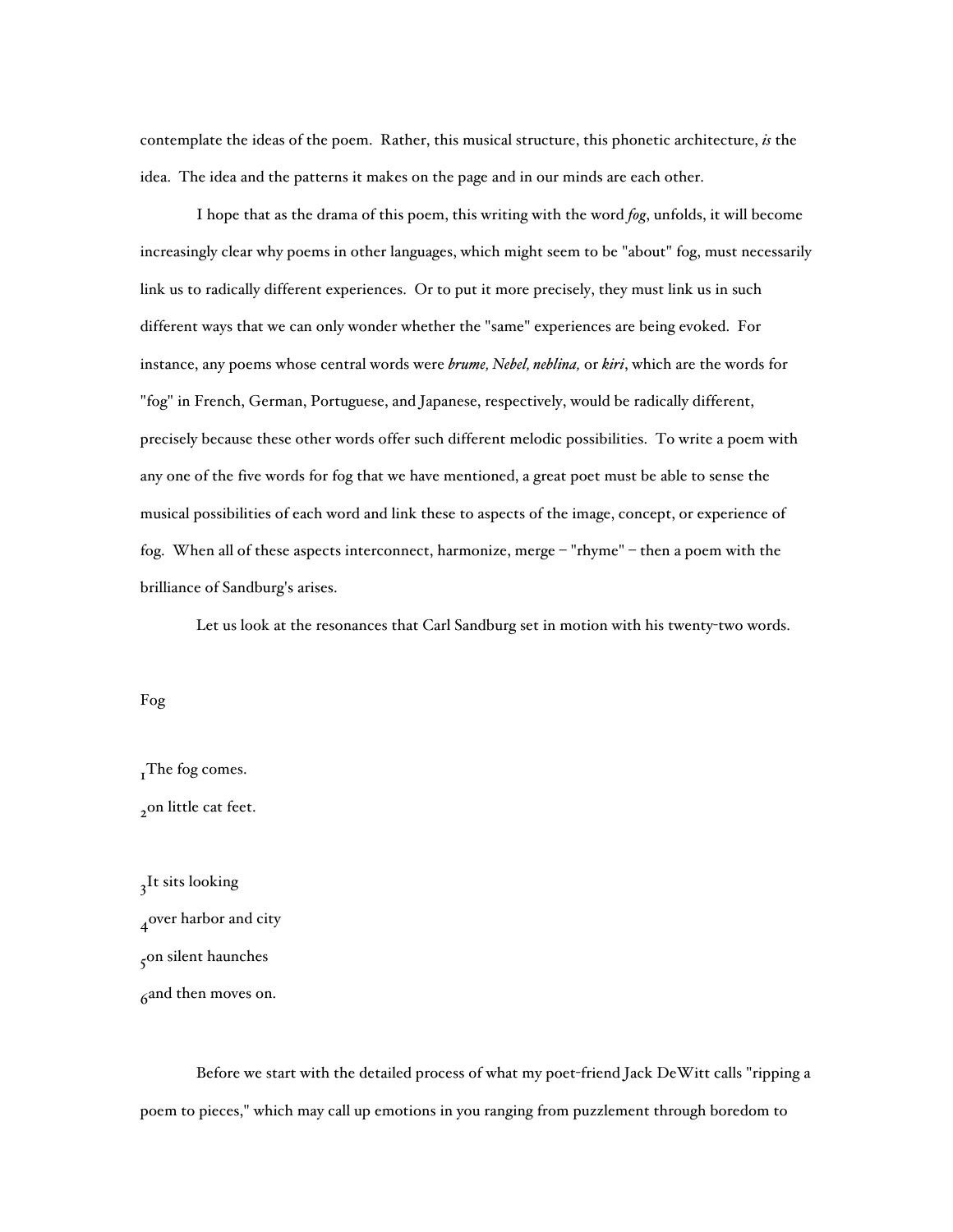outrage against such literary sacrilege, let me state at the outset that I love this poem very much, despite having already ripped it into as many pieces as I have been able to, and being bent on continuing the rippage. My stance towards you is that I want to share with you the joy that this verbal song evokes in me, and also the thrill of following a very elusive intellectual spoor. For we are at the same time confronted with the cameo beauty of Sandburg's words *and* with a puzzling fact.

I think that probably very many of us who went to school in the United States read this poem at one time or another in our schooling. We had to. This poem, like probably hundreds of others, was assigned – it is one of the famous American poems. Many of us dutifully plodded through our homework, and read at least some of the assigned poems, probably this one among them. It was a short one.

Now let me ask you to perform an experiment with me. Whether or not you have ever read the poem before, don't read it again just now. Cover it up with something, or look away from it. I have a question for you: Are there any lines in the poem that you remember?

Moreover, if today was not the first time that you read this poem, did you, by any chance, happen to remember any of its lines even before rereading the poem? Are you one of the many people who, *without any effort or intention at all,* have the following line, out of all the thousands of lines that they dutifully looked at, while trudging through the evening's assignment, etched into your memory?

## on little cat feet

My experience has been that of the probably by now hundreds of people who I have told that I am working on Sandburg's poem about fog, many, many have said something like, "Oh yes, 'The fog comes (in) / on little cat feet." *That* one." The first line they don't always get letter perfect, but the second line, *they have gotten down cold.*

I submit to you that whether you were one of those unwitting memorizers or not, the existence of so many of them, in the face of a pretty generally deadening encounter with poetry at school, poses us a real riddle. Namely: what did Sandburg do that was (and *is*) so right?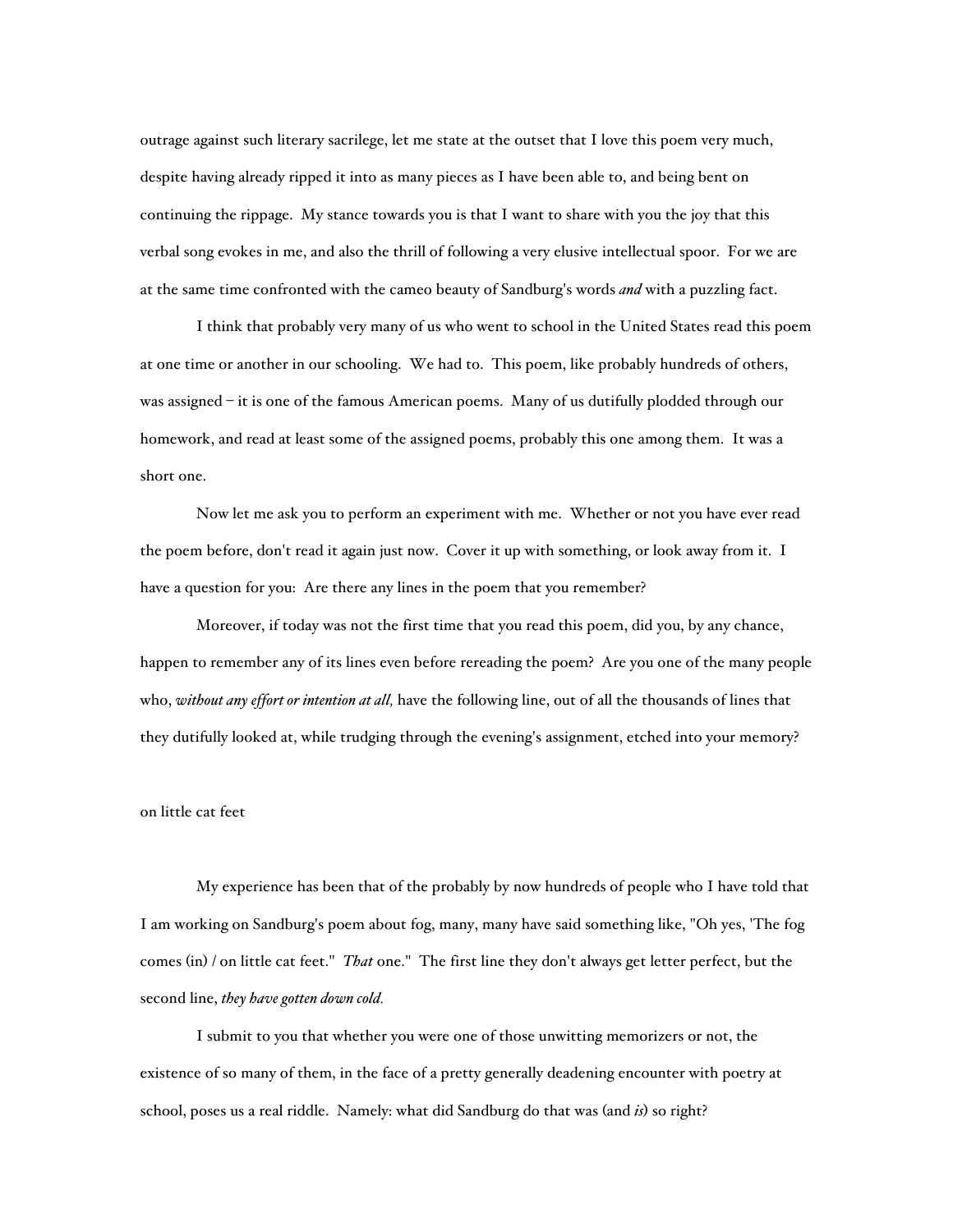There is some magic in those four words, and I want to know where it comes from. I know that probably many of you will want to say something like, "Well, it is the rightness of the image, the aptness of the comparison. After all, cats and fogs *are* alike in being able to move quietly and fluidly, and also in being shrouded in mystery. Sandburg just *saw* well." And I don't want to take issue with you here - for I agree entirely. Poets, like all artists, need great eyes – they have to be able to perceive similarities that others may have been asleep to. But that is not enough. For let me ask you how many of you misremembered the second line? How many thought it was either one of these?:

### on little cat paws

#### on small cat feet

I bet that it was very few indeed. These are, if you will pardon my bluntness, crummy poetry. And yet their crumminess cannot be said to derive from their poor imagery, for the image, and the comparison, the perception of hidden similarity, that give *on little cat feet* its memorability, are the same. Rather, what distinguishes Sandburg's indelible four words from my two lousy four-word "translations" of them is only the differences between their musics. For Sandburg not only had great eyes, he had great ears. And the secret of poetry is to be found somewhere in a country where "sight" and sound fuse. I would like to invite you to join me in a safari to that country.

To start with, I would like to ask you to make an assumption about poetry that may initially strike you as very unlikely:

# In the musical fabric of a poem, every sound has its importance, its very own part in the melody of the poem as a whole.

That is, I suggest that we see the individual sounds in the language of the poem as being a bit like the individual instruments in a symphony orchestra. And just as the strings have different *kinds* of music to make than do the brasses, and the brasses than the drums, so also the vowels in a poem will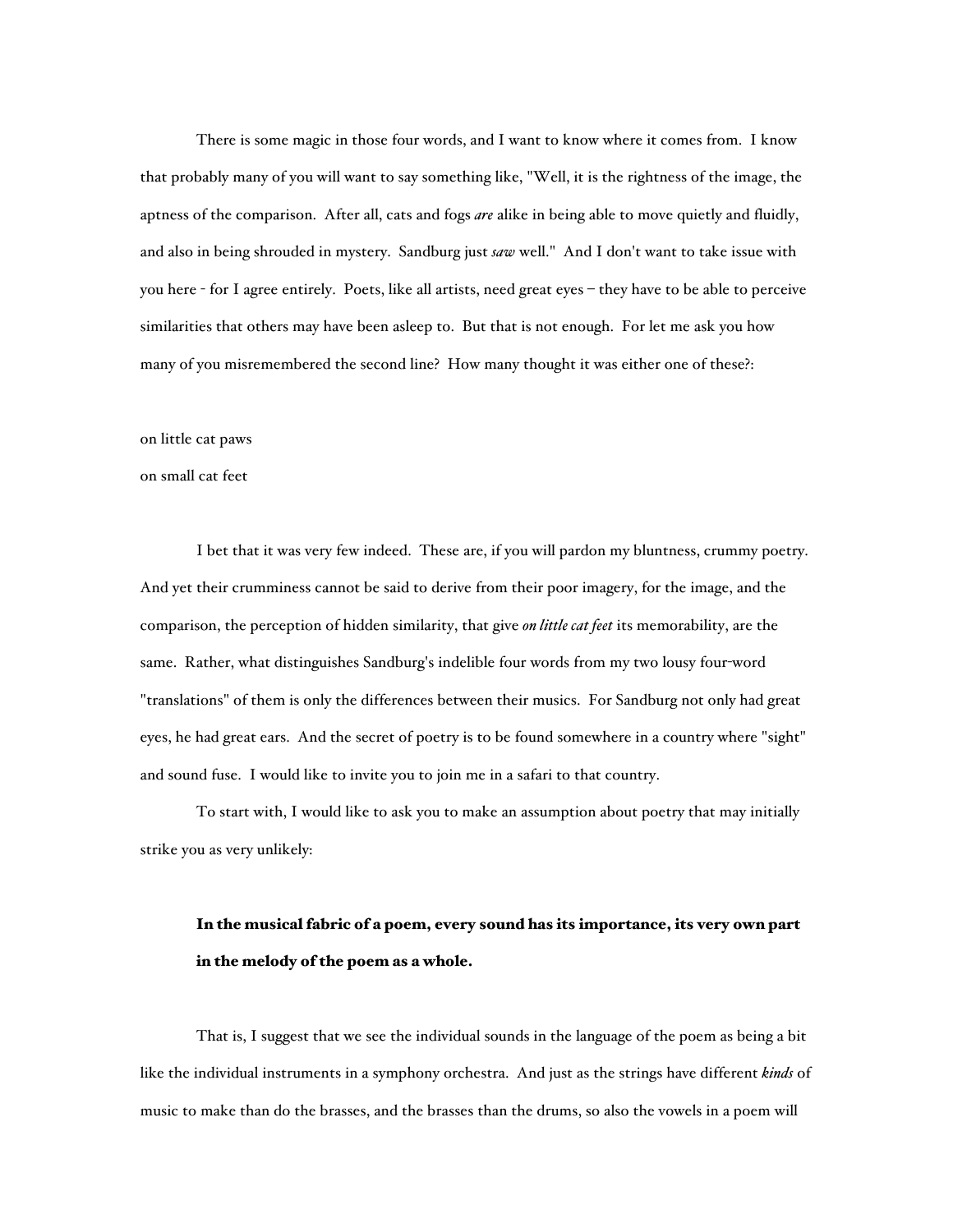have different functions than will the fricatives (the sounds that make friction in the air - that hiss or hush or buzz - like f, v, s, z, sh, th), and the fricatives than the stops, like p, b, t, d, k, and g. The poet's job is to take the words that are involved in the experience that the poem evokes, and to listen to the kinds of sound colors that are provided in the little melodies that are made by the particular phonetic "instruments" that these important words contain. And then to paint with just these colors.

To give you a very quick example, let us look at the English word *fog*. This word starts with the fricative  $[f]$ , which is then followed by the long vowel that phoneticians write as  $[c]$ : (the colon is what phoneticians use to indicate that a vowel is long), with the syllable being closed by the stop [g]. If we compare the acoustic event of this word  $-a$  sequence of fricative - long vowel - stop – with the event suggested by the Japanese word for fog, *kiri* [kiDi] (which sounds more like what we would write as *keedy* than about anything else we could suggest in the English writing system), we see that the Japanese melody is very different from the English one. The Japanese one consists of two very short open syllables, which *rhyme*. By contrast, the English melody consists of one much slower, closed, syllable, with a "large" vowel (note how we have to open our mouths wide to say *fog*, while our mouths are nearly closed when we say *kiri*). The English syllable is brought to an abrupt finish by the closing stop [g].

Armed with these initial quite obvious observations about the music of the word *fog*, let us return for a look at the conceptual structure of Sandburg's poem. We see first that it has three clause-like "sections," A, B, C, one for each of the poem's tensed verbs.

A. The fog comes

on little cat feet.

B. It sits looking over harbor and city on silent haunches C. and then moves on.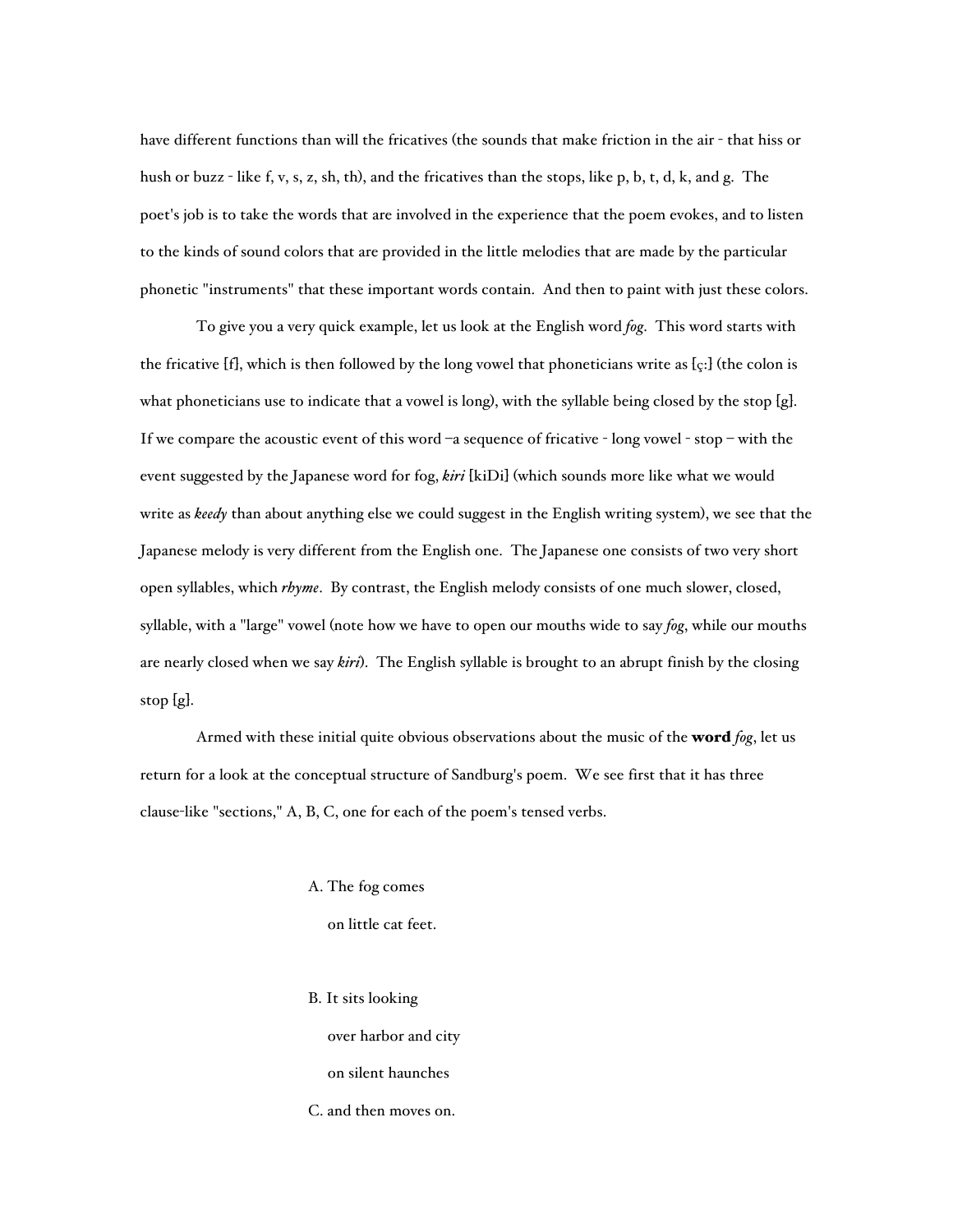We can see that there are many ways in which these three sections resemble each other. Each has just one "finite," or tensed, verb in its first line, and each of these verbs is a monosyllable. The subject of each of these three verbs is the fog. In C, this is not true visually, for the subject of *moves* has been elided, but it is true notionally nonetheless. Furthermore, each of the three sections also *ends* the same way – with an *on*-phrase. The first two *on*-phrases are even more similar to one another, for each has, as the object of *on*, a plural noun phrase referring to a body part of the cat. The last *on* is followed by nothing – no cat body part. Why? The cat has left! That is also why the subject of the last verb has been deleted – when the fog/cat moves on, no part of it is left in the sentence.

This ABC sectioning is of course a structural analogy to one way of perceiving an *experience* of fog - as consisting of the fog's approach, then the state of being fogged in, and finally the fog's departure. The number of lines that Sandburg allots to each of these three parts of the fog experience is congruent with the following kind of subject time for each.

| Arrival             | State of being      | Departure  |
|---------------------|---------------------|------------|
|                     | fogged in           | of fog     |
|                     |                     |            |
| Medium              | Longest             | Shortest   |
| duration            | duration            | duration   |
|                     |                     |            |
| $(2 \text{ lines})$ | $(3 \text{ lines})$ | $(i$ line) |

Most readers seem to agree on this ordering of the lengths of each of the three sections of experience of fog – that the state of being fogged in is clearly the longest, since we never know when it is going to end, and that the arrival of the fog is typically slower than its departure. After all, we can say, "the fog lifted," while I have never heard anyone say, "the fog dropped."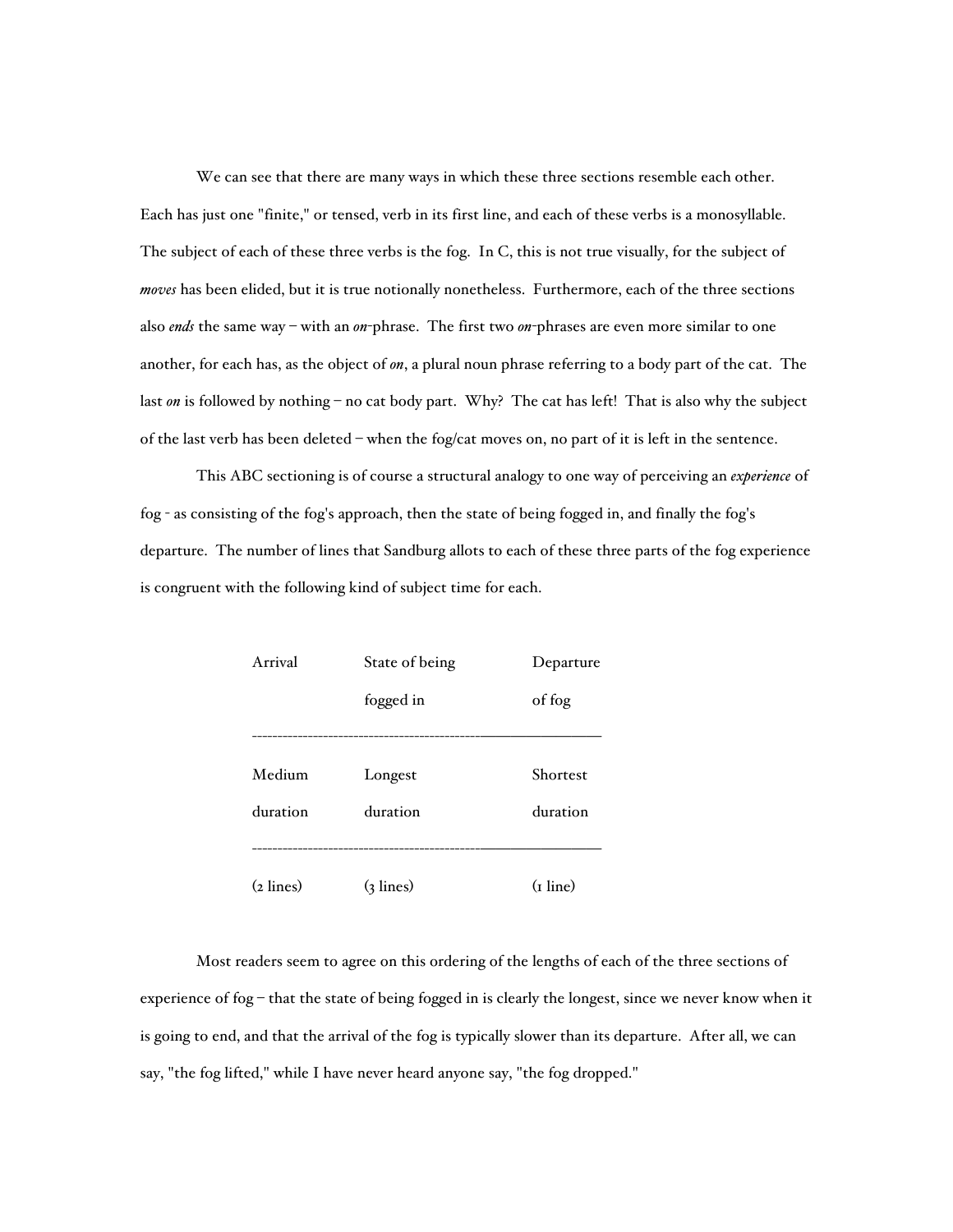What is relevant for our present concerns – namely, the way the music of a word interpenetrates with and *creates* the structure of any poem that it appears in – is evident when we ask how we perceive the durations of the three-part phonetic sequence in *fog*: fricative-long vowel-stop. Clearly, the vowel is the longest, with the fricative being longer than is the stop. So A-B-C "rhymes" with the three-part music of *fog*, as we can see if we map the phonetics of *fog* onto the above diagram of the subjective time of a fog experience.

| Arrival             | State of being           | Departure  |
|---------------------|--------------------------|------------|
| of fog              | fogged in                | of fog     |
|                     |                          |            |
| Medium              | Longest                  | Shortest   |
| duration            | duration                 | duration   |
|                     |                          |            |
| $(2 \text{ lines})$ | $(3 \text{ lines})$      | $(i$ line) |
|                     |                          |            |
| [f]                 | $\left[\text{c:}\right]$ | [g]        |

The poet slows down the middle (stative) section, B, not only by allotting more lines to it than to any other section, but also by putting most of the poem's long words in B. The poem begins and ends in the same way – with words of one syllable. And in the last line of the first section, we find just one bisyllable – *little*, which serves as a transition to the slow section, B.

Every line of B has a bisyllable at the end of it – and it is only this section that has long words at the ends of lines. Section B has *all* of the long words except the one in section A, which by chance (?) is *little*. And in B, there is just one line with more than two long words in it – line 4. This line is a special one conceptually, too: the two words *harbor* and *city* are the only ones in the poem that allude to the world of human beings.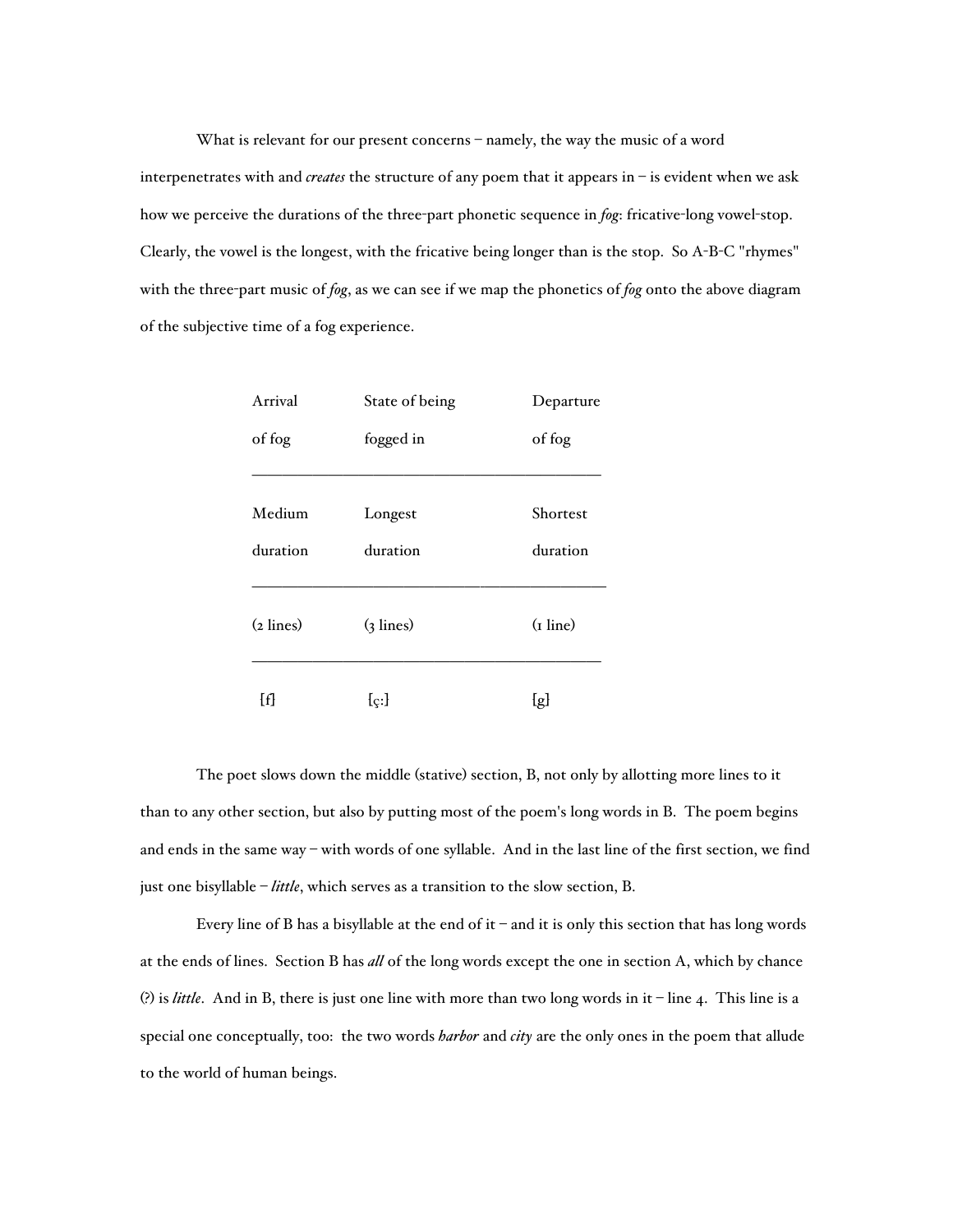An interesting question to ask ourselves is this: what would line 4 have been like if these two human-linked nouns had appeared in the reverse order? I think that we can agree that if Sandburg had written *over city and harbor*, we would have concluded that the fog was moving in the opposite direction – that it had originated inland, and was moving off out to sea. But in our poem, this is not the case. This fog comes in from the vastest thing on the surface of the planet – from the ocean, from the depths. It may arrive on "little" feet, but it grows tall. It rises high enough to cover the harbor – that human institution whose function is to serve as a haven for the brave boats that dare to traverse the Vastness. It continues to rise until it completely covers, and holds in its grip, humanity's proudest construction, the hallmark of civilization – the City. The city is where the illusion is strongest that there is safety in numbers, where we humans like to think that we have mastered the environment completely.

At the very end of line 4, the poem's longest line, whose seven syllables (and three bisyllables) have brought time to its slowest pace, the fog comes to us, who are held prisoners in our "magnificent" city. Our insignificance and powerlessness are emphasized by the smallness and quickness of *city*'s two vowels. Line  $4$  is the only line that ends with a vowel, and since the next line begins with a vowel, the tiny last last vowel of *city* can ease gradually into the next line's opening vowel, possibly suggesting a small, fading, unanswered cry . . .

We are, at the end of line 4, in the grip of the fog, a presence that has been made increasingly animate, and even personified, by the sequence of words *comes, feet, sits,* and *looking* – a being who moves as fluidly and quietly as a cat, a being just as unpredictable and mysterious as a cat, a being with all the mythic power (and even menace?) of the Feline . . . and time stops . . .

In the next line, the mention of the adjective *silent* opens the possibility of the opposite of silence – could this vast being perhaps speak and judge us? We do not know. We are frozen into immobility. All we can do is to surrender into the waiting.

 And then suddenly, its departure as rapid as its arrival was gradual, the fog lifts, is gone, is on its way to look over others, and hold them too in its thrall. The rapidity of the fog's departure is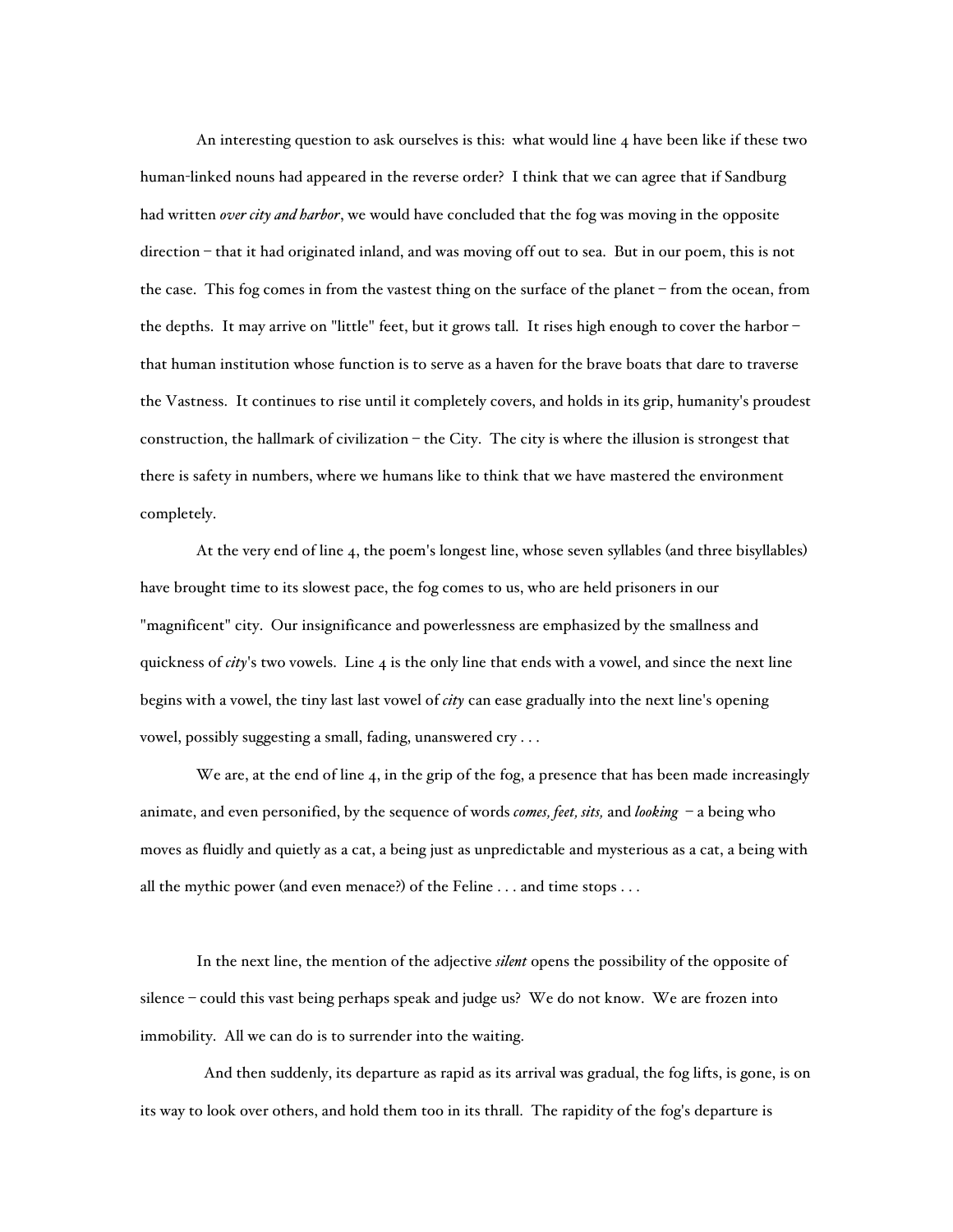signalled by the shortness of the words in the last line, by the fact that *moves* had no audible subject, and by the shortness of the last *on*-phrase.

Experientially, fog can be seen to have a sonata structure - ABA. Our poem starts and ends with motion verbs (*comes* and *moves*), which sandwich a durative verb, a verb of stillness – *sits* – even though the word *looking*, which follows *sits*, tells us that there is no break in the activity of the fog. Paradoxically, this activity of looking, followed by the act of refraining from speaking, makes the center of the ABA structure the peak of agency, of animacy, of the visitor to our city. What is relevant for our concerns here is the fact that the phonetic structures of *fog* and of *cat* can also be seen as being of the form ABA - two consonants which sandwich a vowel. So the verbal melodies of *fog* and *cat* "rhyme" in yet another way with the structure of the experience of fog.

Now let us return briefly to the poem's six lexical bisyllables, all of which start with consonants, excluding, for the present. the preposition *over*. We find that they always come in pairs: the first two begin with [l], then we find a line with one beginning in [h] and one beginning in (phonetic) [s], followed by a line whose two bisyllables come in the reverse order – the one beginning in [s] preceding the one in [h]. These three bisyllable pairs always appear in adjacent lines, so arranged that if the first member of the pair appears early in the line, its "echo" in the next line will end the line, or *vice versa.* Thus there is a deeply *chiastic,* or crossing (literally, "x-like"), pattern that Sandburg sets up with his placing of the poem's long words.

> The fog comes on little cat feet. It sits looking over harbor and city on silent haunches and then moves on.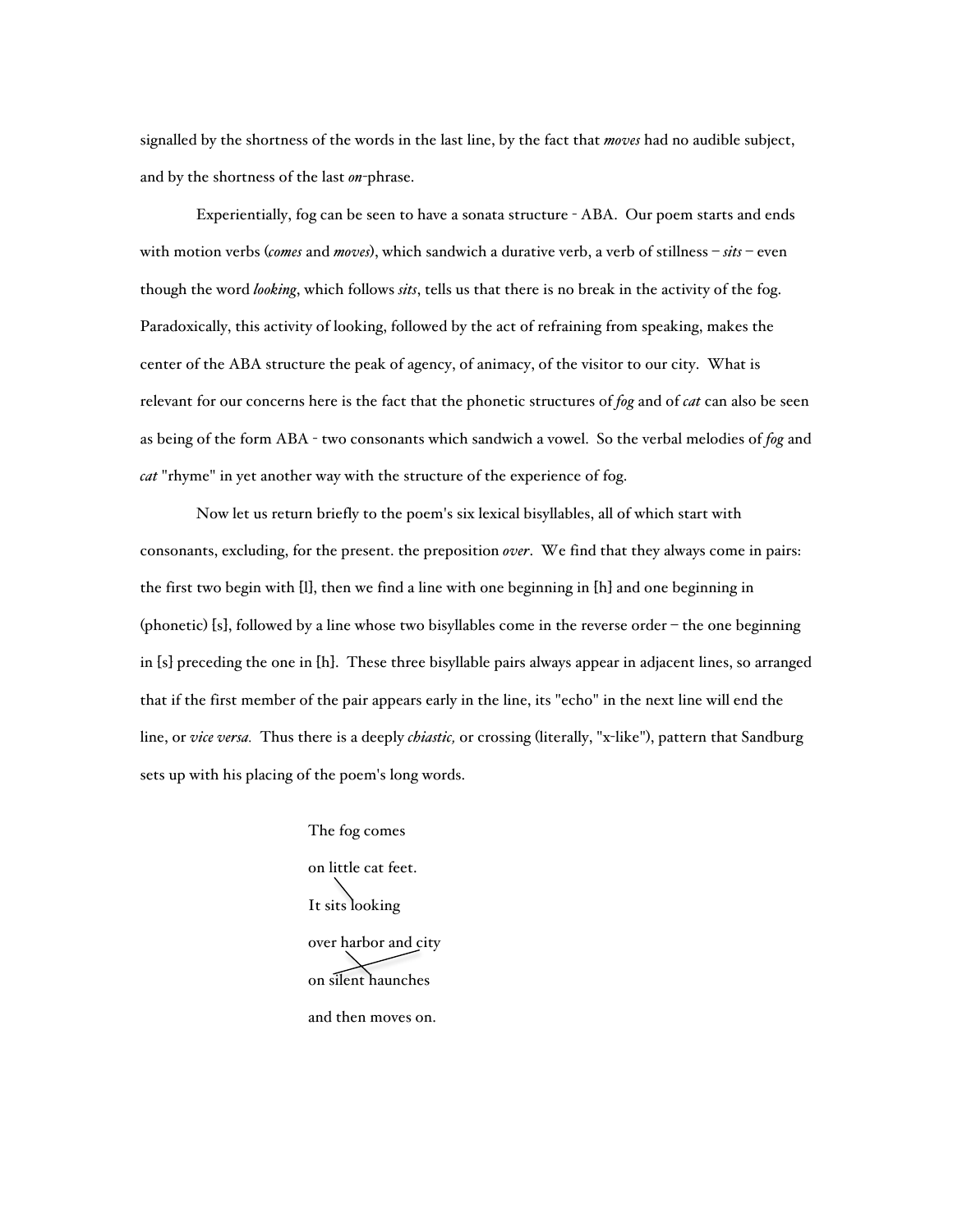There are no more bisyllables to link up, but our ears hear more similarities: the last two monosyllables of line 2 have the front vowels [æ] and [i:] followed by [t]'s, and the first two words of line 3 are monosyllables whose front vowel [I] is also followed by [t]. Furthermore, the [t f] sequence between *cat* and *feet* is echoed by the [t s] sequence between *It* and *sits*. Thus if we also link these pairs of adjacent [t]-final monosyllablles up, we are left with the following, more symmetrical structure:

> The fog comes on little cat feet. It sits looking over harbor and city on silent haunches and then moves on.

But there are still more chiastic relationships to indicate, the clearest being the relationship between *it sits* and *city*, which I see as a sort of echo of the *cat feet* / *It sits* linkage between lines two and three. I think, however, that the first place that we hear phonetic crossing is between the last two syllables of the first line and the last two of the second line. *Fog* and *feet* contain the only two [f]'s of the poem, and *comes* and *cat* are the only two words that begin with [k].

"Hey! Waidaminit!" I can almost hear some readers saying. "Why should we care about all these formal patterns? What do they have to do with what the poem *means* to us?" I can sympathize with such objectors, and while I would not insist that such structures always must be linkable to meaning, I feel that in this poem, such a connection is possible. One interpretation of such crossing patterns, which make equivalent, in a certain sense, the orders of elements AB and BA, is interpenetration - the commingling of A and B - in our case, of fog and cat. While an essayist could simply *say* that fog and cats move like each other, a poet *enacts* this kind of perception, choosing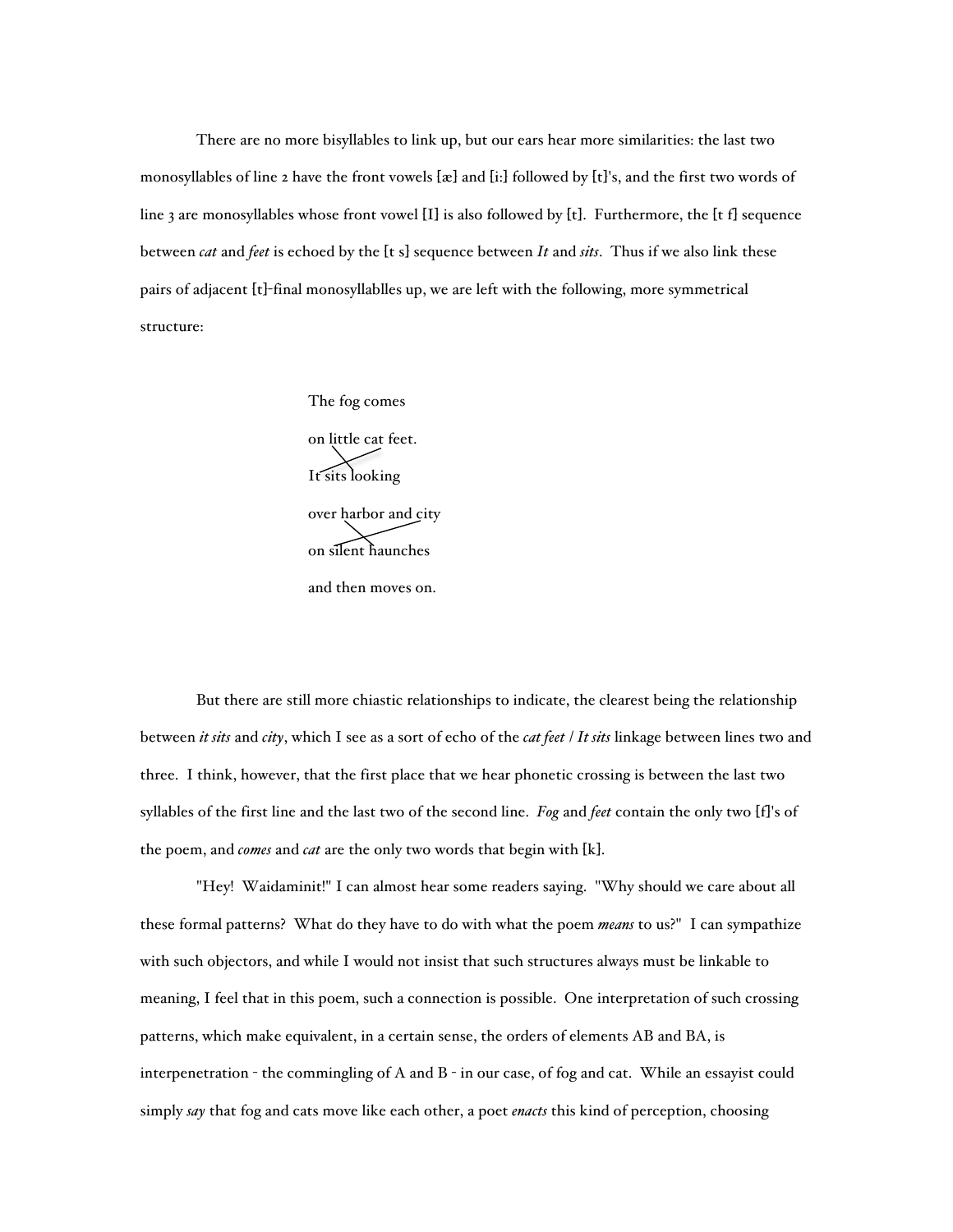crossing structures - which dissolve boundaries between entities previously felt to be distinct. Structures like this chiastic one come from a kind of universal symbolic alphabet, which I believe to be used not only in poetry, but also in other forms of art and in other rituals in a culture.

If I am right in seeing these crossing structures as being used to enact a kind of poetic fusion, then it is significant that the two lines between which there is the least evidence of this kind of crossing are lines 5 and 6 - just the place where the fog-cat leaves. So the fog is functioning as the *agent* of the chiastic structure, which we could show in its fullest form as below:

> The fog comes on little cat feet. It sits looking over harbor and city on silent haunches and then moves on.

I believe, too, that Sandburg uses nasality as an index of motion. Note that each of the first four lines has just one nasal, and that these nasals are in syllables of steadily decreasing phonetic prominence. The first word to contain a nasal, *comes*, is highly salient. It is the first verb, and a verb of motion at that. It has full word stress, even more stress in the first line than does its subject, *fog*. This is a way of saying, in the language of poetry, that one thing that will be important in the poem is the *activity*, the motion, of the poem's topic. And what distinguishes this type of motion from other possible monosyllabic verbs of motion that the poet could have used (*slides, creeps, roves, walks,* etc.) is its direction: this fog comes to us.

There is a very tight patterning in the poem's first line which makes the first nasal [m] stand out even more visibly. For notice that the word *fog* has a labial [f] before its back vowel, and following the vowel, a stop consonant, the velar [g], made in the back of the mouth. By contrast, *comes* has the positions of velar and labial reversed: the velar [k] precedes its back vowel, while the labial [m] follows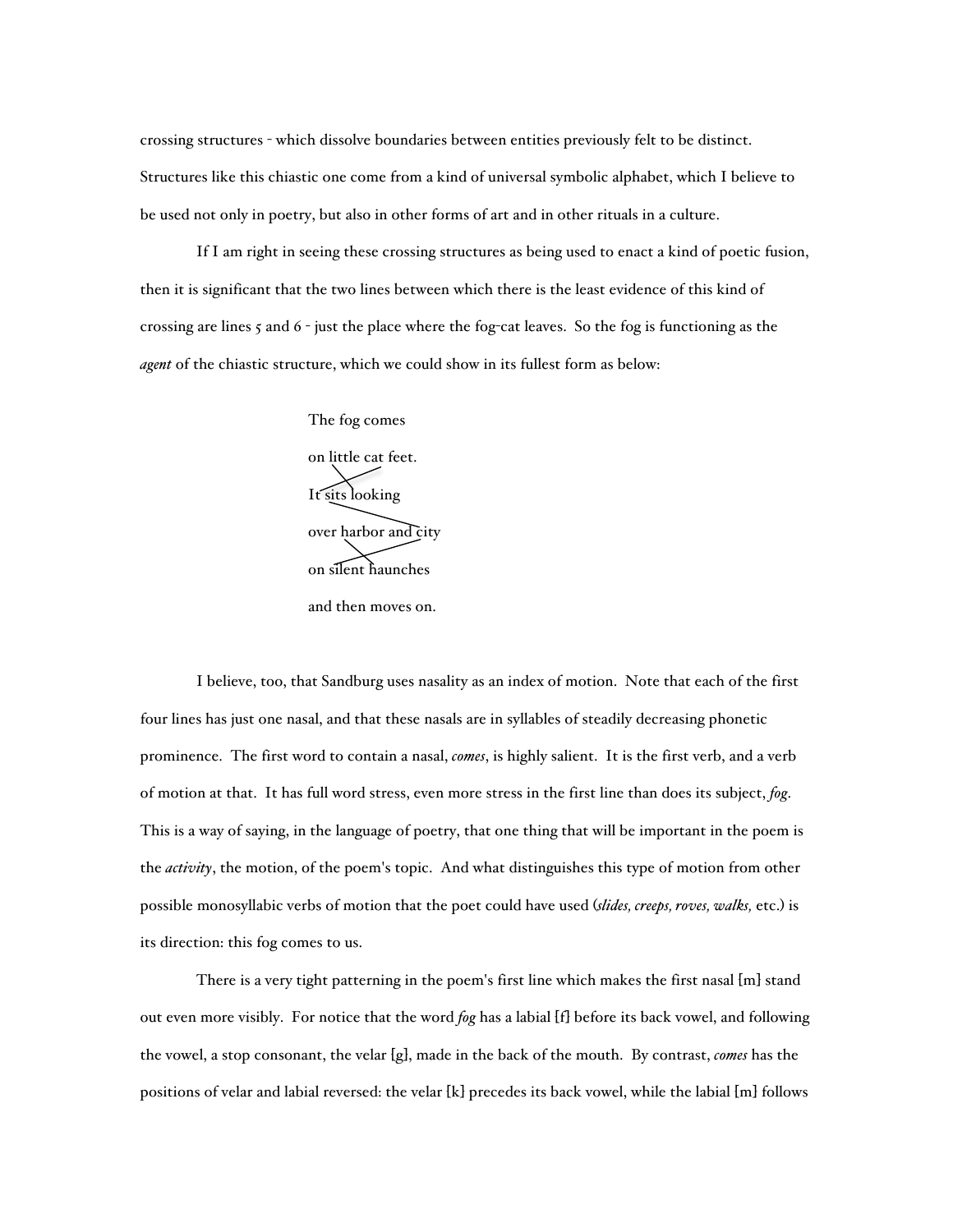it. What makes this reversal particularly noticeable is the tongue-stopping phonetic sequence [gk], two velars, differing only in their voicing, coming between the first two content words. Thus line 1 gives a phonetic preview of the being stopped, and then being released, which will form a central part of the type of experience of fog that the ensuing poem will evoke.

The words *fog* and *comes* are linked by reversal in more than one aspect of their melodies: *fog* starts with the fricative [f] and ends with the stop [g], while *comes* starts with the stop [k] and ends with the fricative  $[z]$ . However, they are also linked by a pattern of repetition: the change of voiceless [f] to voiced [g] is echoed by the change of voiceless [k] to voiced [m] and [z]. Summing up all these relationships diagrammatically, we could show some of the ways in which the two stressed words of the first line are related as follows, where the double line links the repetition of the change in voicing, and the dotted lines indicate reversals:



With the tightness of the linkings between these two words, I think it is fair to say that the [m] stands out fairly clearly. it makes for the first consonant cluster within a word, and it is the first line's finale. Then comes the next nasal: the [n] of *on*, a word whose vowel is in no way reduced, but one whose stress is clearly less than that of *comes*. The third nasal is the velar [N] at the end of *looking*; for the first time, the nasal is located in a suffix, not in the lexical part of a word. The preceding vowel, though having far less stress than the [U] of *look*, is probably most naturally pronounced as the unreduced high front vowel [I]. However, when we reach the *and* of line 4, the most normal pronunciation of its nucleus would be the reduced vowel [´], not the unreduced [Q] of *cat.* Thus clearly, this syllable, as typically pronounced, has the least prominence of the first four to contain nasals.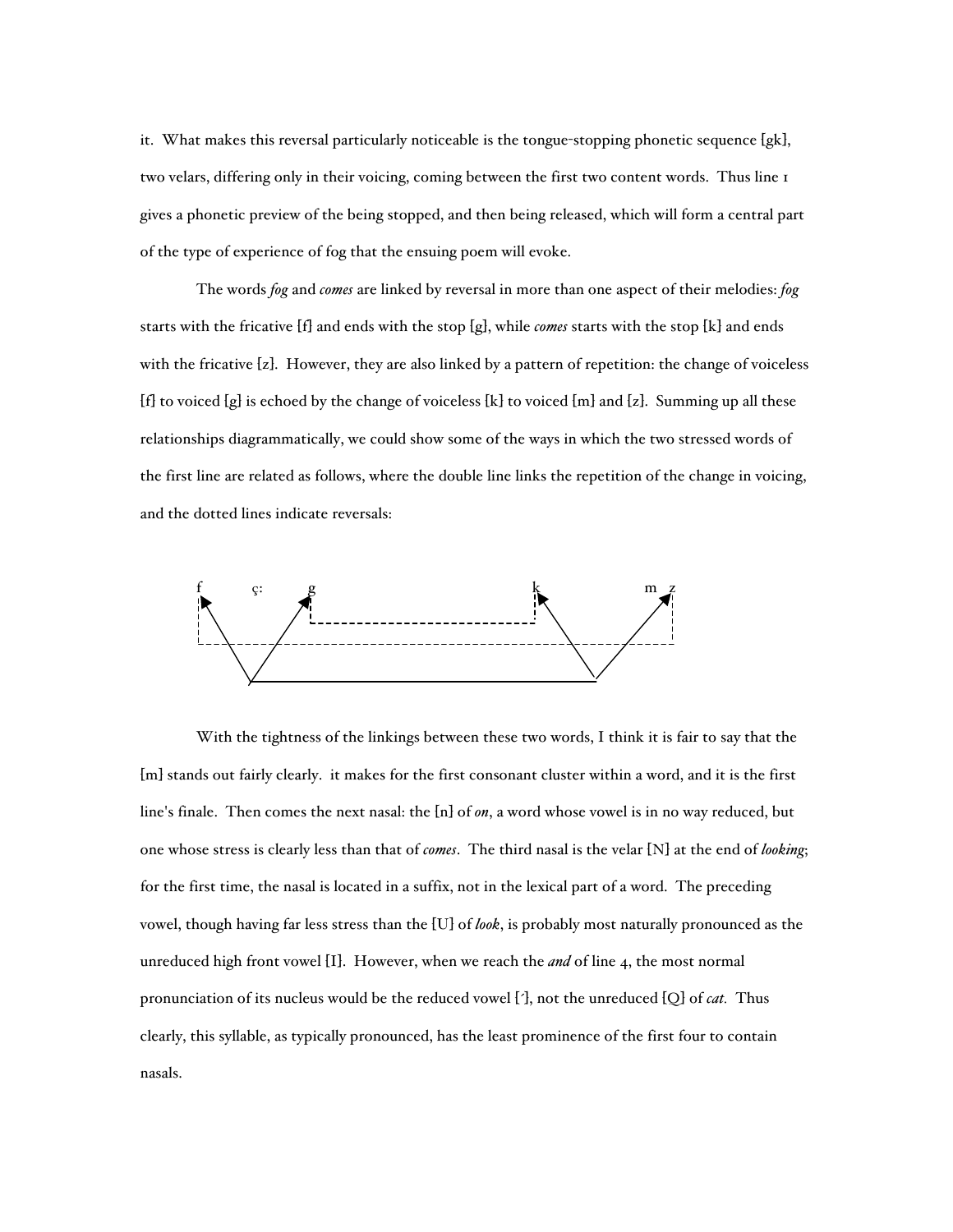Significantly, if it is correct to link nasality and activity, this lowest ebb of activity comes just before the place where we are - *city*. Immediately thereafter, as activity begins to pick up, we see that three out of five syllables in line 5 contain nasals, and then that all four of the last line's four words do. Notice that the last line's verb, the prototypical indication of motion, even *starts* with a nasal, the only word in the poem to do so. Since sounds at the beginning of their syllables are more prominent than are the ones at the end of syllables, this means that nasality attains its highest salience just as the poem awakes from its stasis and bursts into motion.

I have suggested that crossing structures can be one way of "saying" interpenetration, in the symbolic alphabet of art. But there are other ways, one of which being the use of alternating structures. Our poem manifests many kinds of alternation, one salient example being the number of nouns or pronouns per line: 1*fog* / 2*cat* / 2*feet* / 3*it* / 4*harbor*, 4*city* / 5*haunches*. Notice that this pattern starts with two singular nouns and a plural (all monosyllables - note that the first and last start with the poem's only [f]'s). then, after the pronoun *it*, the only one in the poem, which marks the center of the alternation, there is a repeat of the sequence of two singulars and a plural, this time all bisyllables with the first and last starting with the poem's only occurrences of [h]. Again, the locus of this alternating pattern is the first two sections of the poem. Like the focus of the crossings that we have tracked, we see that the locus of alternation in noun number is just that of the fog-cat itself. I think that above and beyond the brute fact of alternation, it is significant that it is *nouns* that are fluctuating in number, and the fact that the two numbers involved are 1 and 2. Are we perhaps justified in seeing this as a suggestion of the splitting and fusion of the two concepts of fog and cat? This may be stretching a point - I don't insist on it. As I said above, it is not always easy to be sure as to whether some identifiable aspect of a formal structure contributes to the interpretation of a poem or not.

I note in passing that the first five lines of the poem are set off as a unit from the sixth line by two more facts of distribution: lines 1 and 5 are the only lines in the poem which end in the suffix  $\{z\}$ , and *haunches* is the only other word in the poem besides *fog* to contain the vowel [ç:]. Below, we will see further examples of the way Sandburg has sectioned off the first five lines, to form a poetic subunit.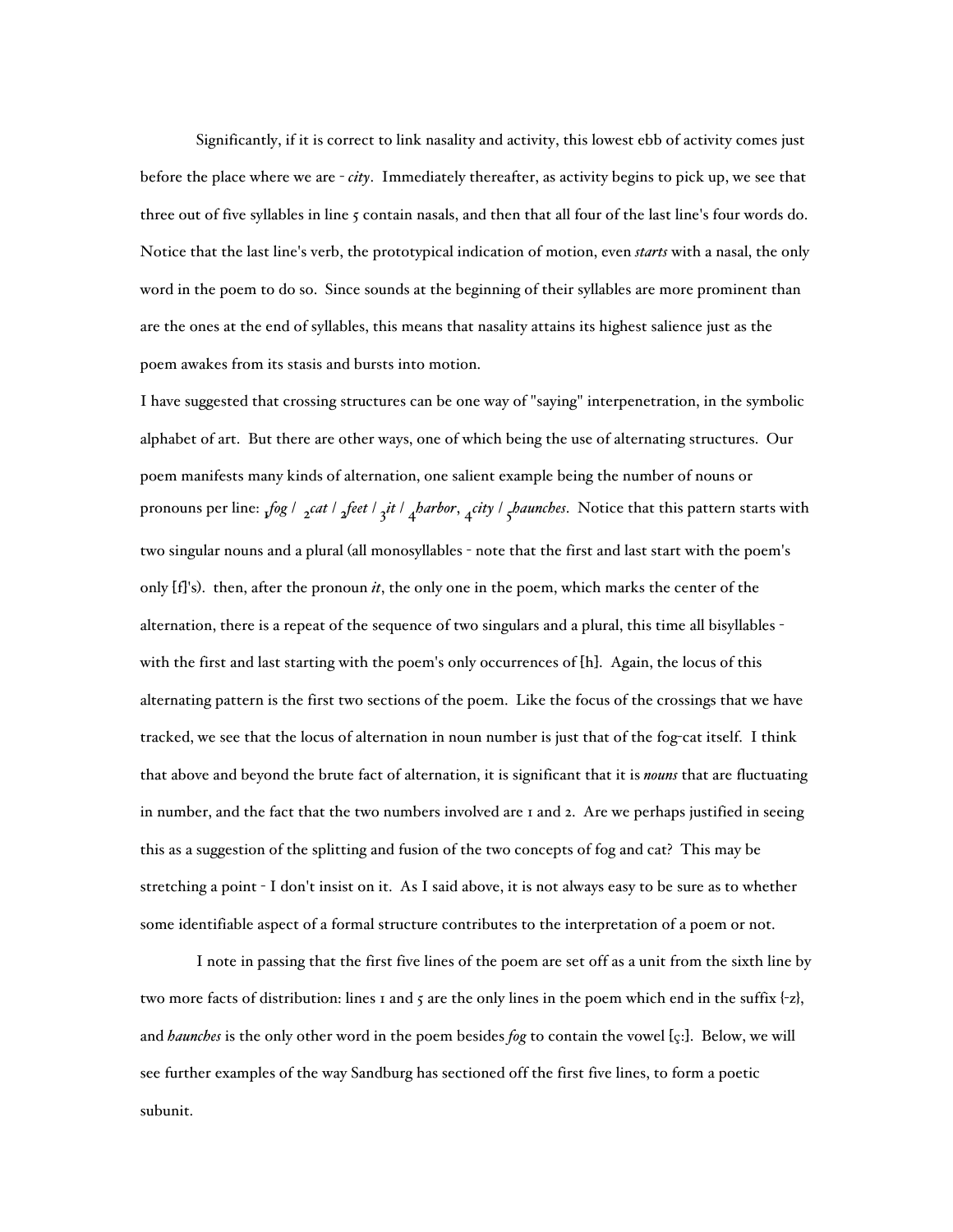To return to alternating patterns, there is another alternation, even more salient, which has as its scope the entire poem - the alternation in the number of words in a line. The odd lines each have three words, and the even lines each have four. This alternation, and the previously cited one involving the number of nouns per line, impose a different sectioning on the poem, a sectioning that groups the six lines into three "couplets" - lines 1 and 2, lines 3 and 4, and lines 5 and 6. Yet another alternation, a phonetic one, which has exactly the same scope as that of the number of words per line, concerns the length of the last vowel in each line. The odd-numbered lines have short vowels (*comes* [], *looking* [I], *haunches* [´]), while the even-numbered ones have phonetically long vowels (*feet* [i:], *city* [i:], *on* [a:]). Thus, there are two distinct alternations which section the poem into three pairs of adjacent lines.

The previous mentioned ABC sectioning agrees with this "completing" in one respect: in establishing a boundary after the first two lines. But then, the completing "interferes" with the sectioning off of  $B$  - lines  $3-5$ . The alternations break off the first two lines of B, drawing a boundary right after *city*. However, we have already seen that there are good reasons for thinking that the function of this longest line in the poem is to raise our waiting, our powerlessness, to the limit. Thus it can be maintained that on a deeper level, there is no interference here - the two sectionings are in no sense in competition. Rather, like polyrhythms in music, they play off on one another. Each contributes its own voice to the beauty of the poem.

This having been said, let me go on to one last sectioning, one which further reinforces the strength of the central couplet. In this third sectioning, the first line is linked to the last, the second to the fifth, and by elimination, the third to the fourth. The outer lines are linked, as I have already pointed out, by virtue of the fact that they are the only two monosyllabic lines. Furthermore, they contain the poem's only occurrences of voiced *th*, the sound [D], in *the* and *then*, and more saliently, also the only two occurrences of [m] - at the end of the first verb, and at the beginning of the last one.

However, the links between lines  $\bar{x}$  and 6 pale beside those between lines 2 and  $\zeta$ . Being the poem's only two five-syllable lines, both of these lines begin with *on*, and each ends in one of the poem's two plurals (which are both body parts of the cat). And finally, these plural nouns are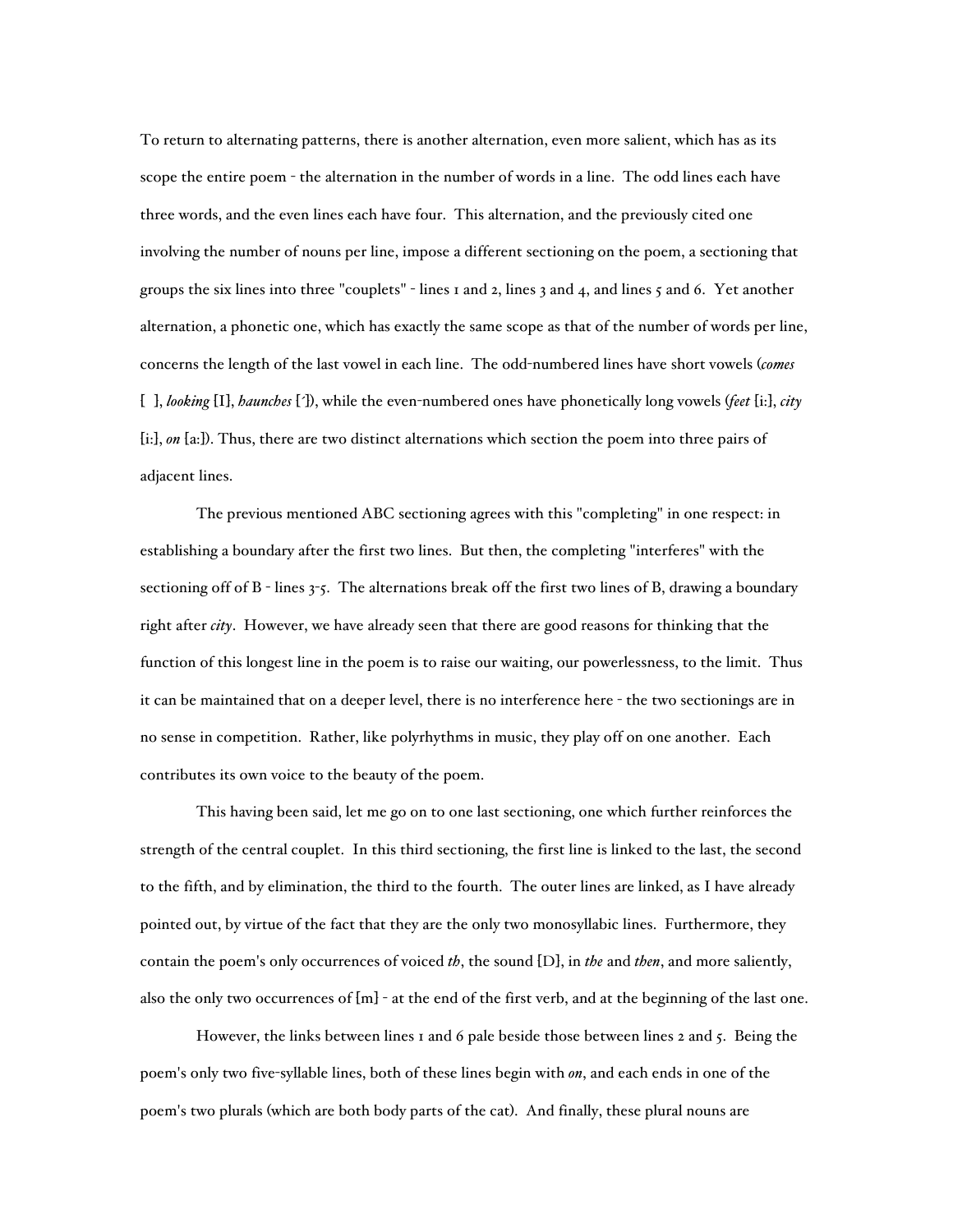modified by the poem's only adjectives, which might, by the way, be said to "rhyme" semantically, in light of the fact that silence may be seen as smallness of sound.

This then leaves us with lines  $3$  and  $4$ , which I do not see any great phonetic similarities between, except for the already noted link between *it sits* and *city*. But they are solidly joined by virtue of their syntax: the five-word participial phrase *looking* / *over harbor and city*, the locus of the greatest animacy in the poem, is inserted between the verb *sits* and the *on*-phrase which is its object. Interestingly, this participial phrase contains the poem's only ambiguity: the *over*-phrase can be read as a dircectional object of a motional *look* (as in *looking over them*), or the conjoined noun phrase can be taken to be the direct object of the phrasal verb *look over* (as in *looking them over*).

The links between lines 1 and 6 are noticeable, and those between lines 2 and 5 links are compelling. This, when added to the syntactic cohesiveness that rules over lines 3 and 4, further increases the necessity of hearing the middle two lines as a couplet, thus once again heightening the strength of the tension at the end of line 4.

Let us look at one last type of alternation. Given the various alternating patterns that we have already seen, all of which "rhyme," at a deep phonetic level, with the A-B-A consonant-vowelconsonant structure of *fog* and *cat*, there is reason to take a careful look at the network of consonants that Sandburg establishes in composing the music of this poem. Before I do so, I want to make use of a distinction that phoneticians often draw among the various classes of sounds that can be found in the world's languages. The greatest distinction that appears in the domain of phonetics is that between the most musical, or sonorous, of sounds - the vowels - and the least sonorous ones - the *stops* (e.g., [p, t, c& (the first sound of *chew*), k, b, d, j& (the first sound of *jaw*), g, and so on]). Stops are given this name because, in the course of making them, there is one point at which the vocal tract is completely closed, and no air emerges from the lungs through the mouth or nose. One degree more toward the free-flowing vowels is the next most sonorant (or less *obstruent*, to use a technical term) class of consonants, the *fricatives* (e.g., [f, s, T (the first sound of *think*), S (the first sound of *shift*), v, z, D (the first sound of *this*), Z (the last sound of *rouge*), and so on]). These sounds are called fricatives because because in producing them, instead of stopping entirely the flow of air from the lungs, the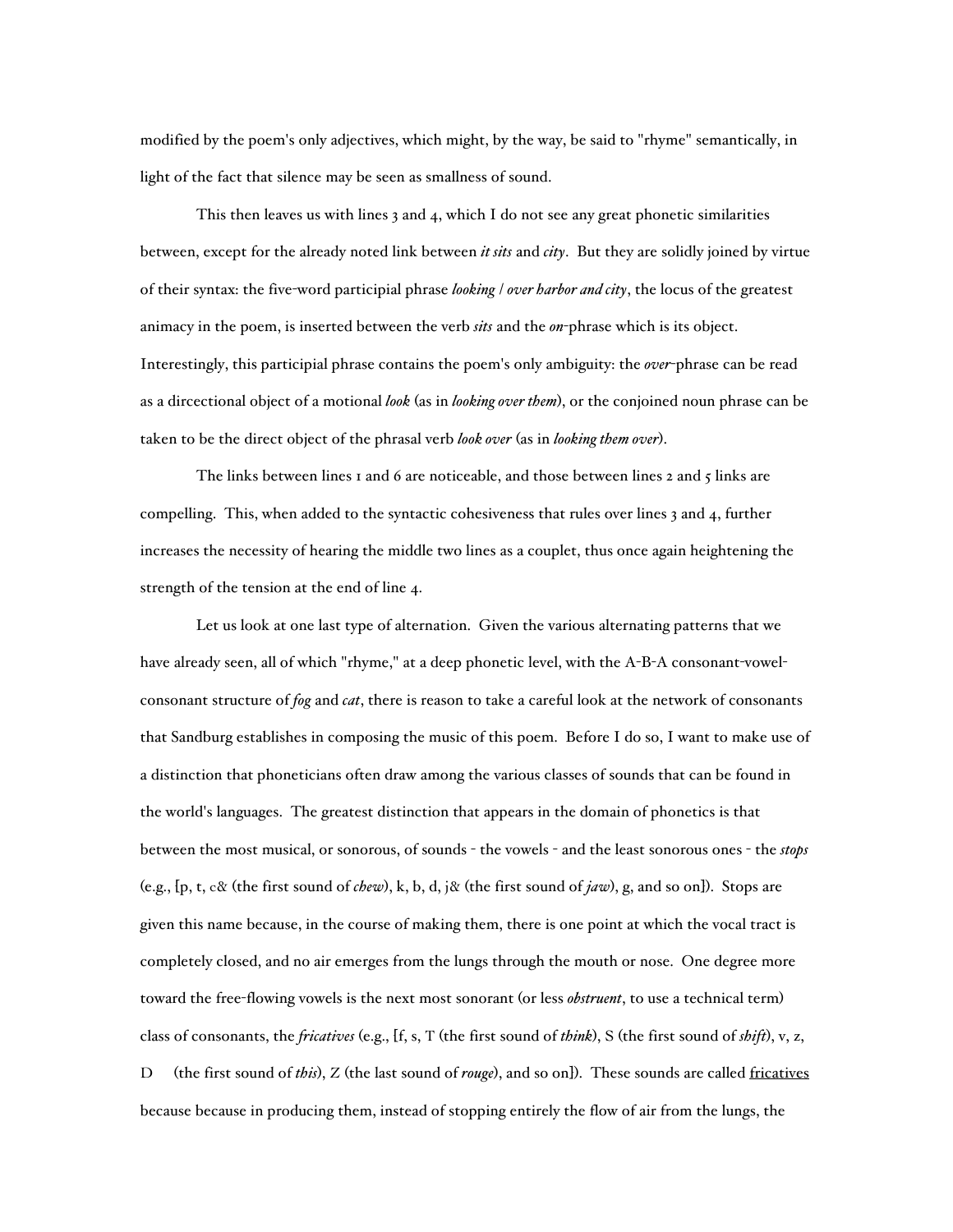tongue or lower lip is put so close to one part of the upper part of the mouth that a turbulence, or friction, in the airstream is caused. Phoneticians use the term *obstruent* to designate the class consisting of stops and fricatives together.

Returning to our poem, we see that *fog* and *cat* both begin and end not only with consonants, but with the subclass of consonants that I have just defined - that is with obstruents. Let us therefore take a closer look at all of the other obstruents of the poem.

| The fog comes        | D f g k z                     |
|----------------------|-------------------------------|
| on little cat feet.  | t $k$ t $f$ t                 |
| It sits looking.     | tstsk                         |
| over harbor and city | $v$ b b s t                   |
| on silent haunches   | s t h $c\& z$                 |
| and then moves on.   | $(d)$ D<br>$\mathbf{v}$<br>7. |

For the first three and the fifth lines of the poem, a clear pattern emerges: each line has just five obstruents (for this purpose, I am treating [h] as an obstruent, though many languages treat it as a glide, like the semivowels  $[w]$  and  $[y]$ ). Moreover, it is clear, in looking at line 2, that here we have another pattern of alternation to deal with: while the same sound, [t], appears in the odd positions in the set of five obstruents, in positions 2 and 4, we find different sounds - [k] and [f]. Thus line 2's obstruents are a clear instance of an abstract alternation schema which we can designate as ABABA. Line 3 presents us with a slightly different variant of the same basic schema: what the odd positions here share is the fact that they are all stops, while the even ones share the property of containing frictives - here, the *same* fricative, [s]. The fifth line has fricatives appearing in its odd-numbered positions, with its two stops showing up in its even positions.

So far, so good. Now what of line 1? In order to be able to perceive the same kind of ABABA pattern that has come to light for lines  $2, 3$ , and  $5$ , we will have to introduce one more phonetic distinction - that of *voicing*. Phoneticians classify the two sounds of [f] and [v] as both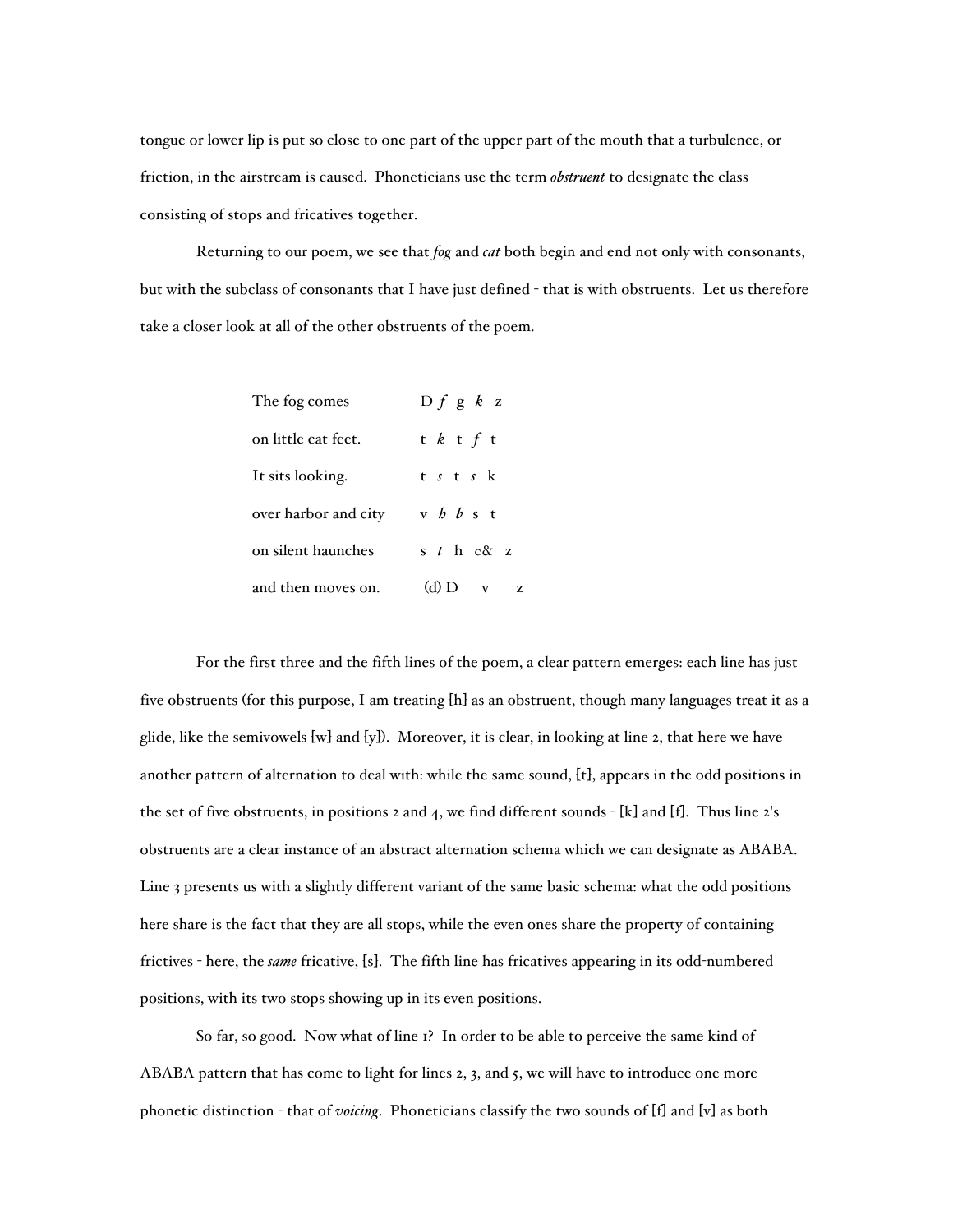belonging to the same class - that of the *labiodentals*, since both are made with the lower teeth touching the upper lip, producing a characteristic friction at that point. However, since the two sounds are clearly different, they observe that during the production of [v], the *vocal chords,* the two bands of muscle in the throat just behind the Adam's apple, continue to vibrate, while this is not the case for [f]. They call all such consonants as [v] *voiced*, with consonants without this characteristic buzz of the vocal chords being called *voiceless*. In English, all obstruents (except [h] - a reason for *not* thinking that this sound is an obstruent) come in voiced/voiceless pairs: [b/p, v/f, d/t, z/s, ∂/T, S/Z,  $j\&\&c\&$ , and g/k]. Now when we turn to line 1, to try to find out what the odd positions have that the even ones do not, we can see that it is precisely the feature of voicing.

I have saved until last lines 4 and 6, which raise several problems. First of all, line 4 has six segments that should normally count as obstruents (I will include [h] in this list, as I would like it to be included in the algebra of line 5): *over harbor and city*. The only way that I can see to make this line conform to the generalization that there are just five obstruents in each line is to say that the [d] of *and* does not count, since it is swallowed up in the [s] which immediately follows it. This does no violence to the phonetic facts; it is very difficult to articulate line 4 so that both a [d] and an [s] are audible. However, even if we take this tack, thus preserving, on the phonetic level, at least, the generalization that there are only five obstruents per line, what can we say about the further generalization to the effect that the obstruents manifest an ABABA alternation? What [h] and [s] have in common is that they are both fricatives *and* voiceless, two properties which no other segments in the line have. While the [v] of *over* is a fricative, it is a voiced one; and while the [t] of *city* is voiceless, it is not a fricative. But it is clear that this conjunctive characterization of the evennumbered obstruents of line 4, though it is technically accurate, is a more complex one than was necessary for any of the other lines. Thus line 4, even though it may be seen in such a light as to remain within the ABABA framework of alternating obstruents, only makes it by a whisker, a fact which is highly congruent with the intensity of the poetic experience that this line evokes, as I have called attention to above. Line 4, then, is a good example of the kind of paradox that poetry delights in being: something that is simultaneously the same and different.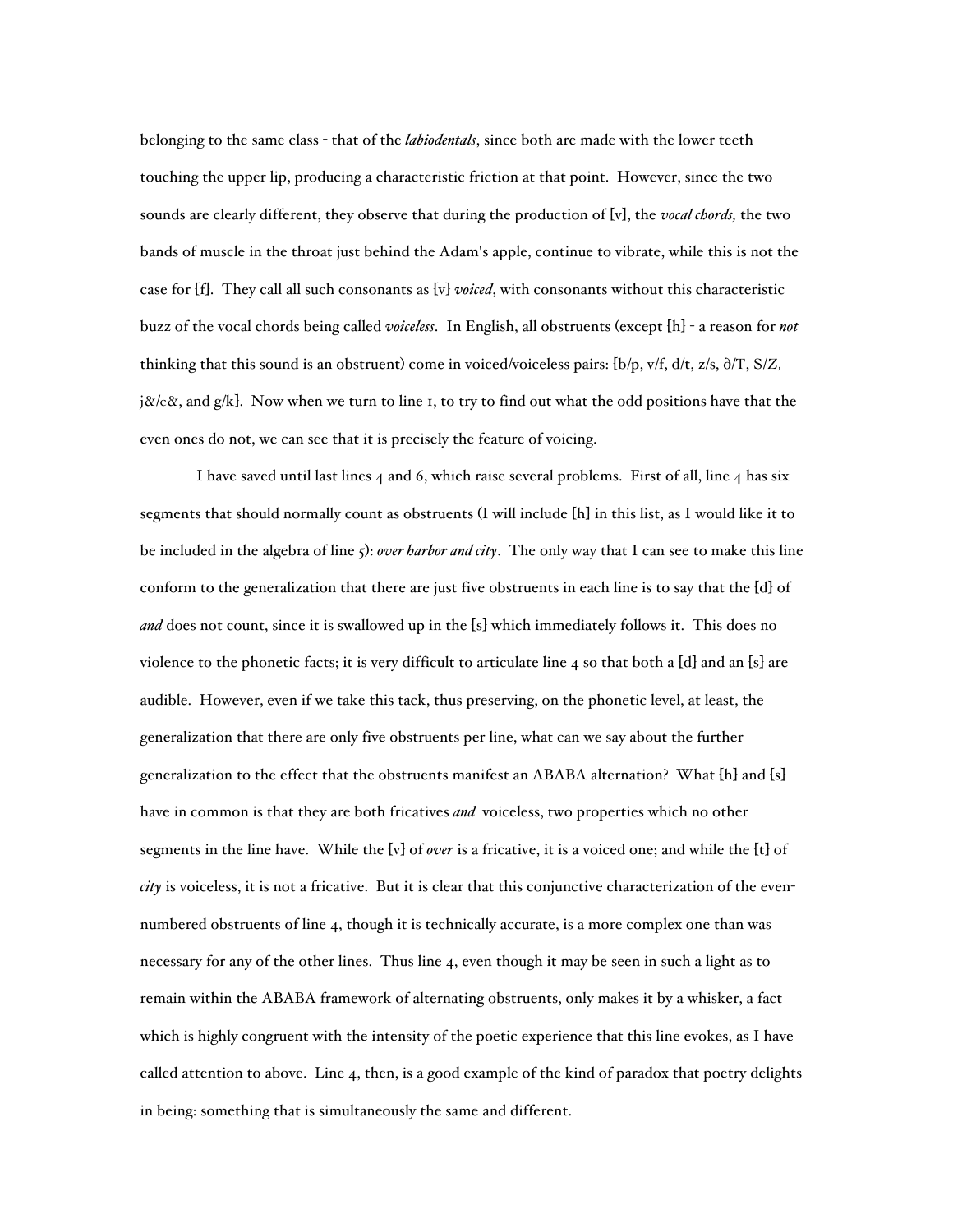It is time to conclude our discussion of the alternation among the obstruents within a line. Line 6 has four obstruents, but I would like to suggest again, as was the case in line 4, that the [d] of *and* can fuse with the following sound, the [D] of *then*, so that we can say that line 6 manifests only three obstruent positions, in the A-slots of our abstract ABABA schema. All of line 6's obstruents are voiced, as are the three odd-numbered ones of line 1, which suggests the return to the beginning that is independently conveyed by the return to monosyllabicity, the return of the [D] and [m], and the return of a motion verb. However, as we have seen in many ways, just as it is the first five lines which are the locus of the alternation in noun number and also of the chiastic linkings between lines, it is also in these first five lines that we find the full ABABA obstruent alternation - all that remains by the time we come to line 6, when the cat-fog goes, is the wisp of an echo. I think that it is even likely that the dropping out of the B-slots in the ABABA pattern in line 6 is one last way of "saying," in this language of poetry that we have been exploring, that the fog/cat has left. For note that what occupied the B-slots in lines 1 and 2 were the pairs of sounds  $[f]-[k]$  and  $[k]-[f]$ , respectively the initial and most salient sounds of the parts of the fog/cat. The alternation in order helps the fusion of the two parts along.

There is one final family of patterns which are woven into the fabric of the poem, as they are into the fabric of its central word, *fog*. This is a feature of the poem which we could refer to as its *threeness*, or, as long as I am making up words, let me suggest instead a new verb. I will say that Sandburg *threes* this poem, that this threeing is a primary souce of poetic coherence. We have already mentioned many examples of sets of three elements in the discussion above - let us have a brief review.

# *Threeings*

Syntax: three sections, each consisting of three basic parts - a subject referring to the fog, a monosyllabic verb in the present tense, and an *on*-phrase (the central section has an adverbial *looking*phrase inserted in it)

**Experience:** arrival of fog - state of being fogged in - departure of fog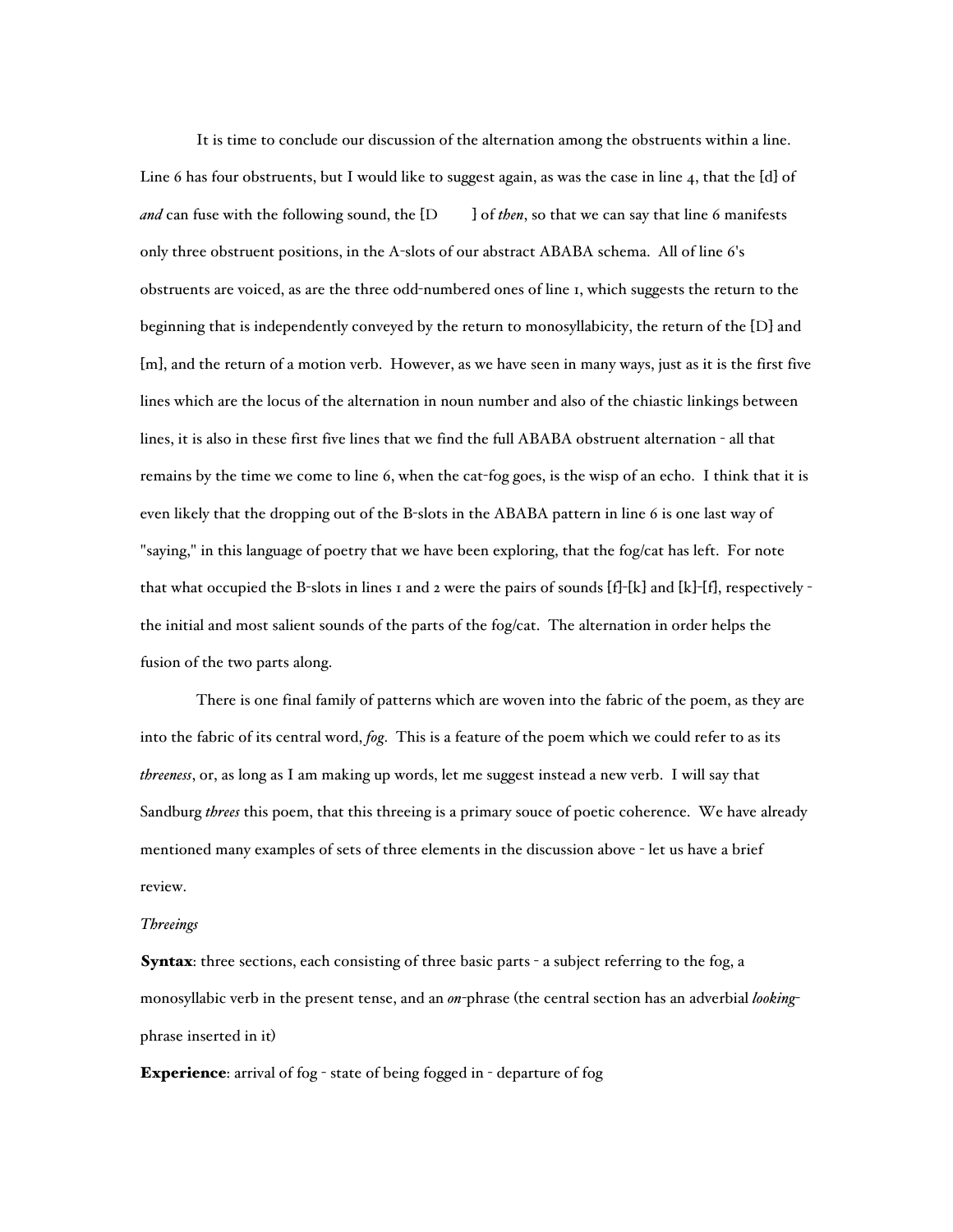Phonology: three segments of *fog*, corresponding in their length relationships to the subjective durations of the three parts of the fog experience. Furthermore, each line manifests three obstruents of the same type, with all line except the last having two more obstruents interspersed between the first two and the last two of the set of three.

Words per line: the odd lines have three apiece, with the even ones having four, which then gives three couplets.

**Onion-skinning**: the first and last lines are linked by virtue of being monosyllabic, the second and fifth are linked because of having only plurals, only body parts, only adjectives, etc. And the third and fourth lines are joined by the syntax: the adverbial gerundive phrase *looking* / *over harbor and city*, the peak of the fog/cat's animacy, interrupts the clause that begins on line 2 and ends on line 5. So the poem consists of a set of **three** nested pairs of lines:



To conclude our preliminary look at the way Sandburg's whole poem is a masterful expansion, or a kind of holographic echoing, on many levels, of the single three-sound word which serves as its title, let us look at the poem one last time, with its three alternative sectionings and its chiastic crossings indicated.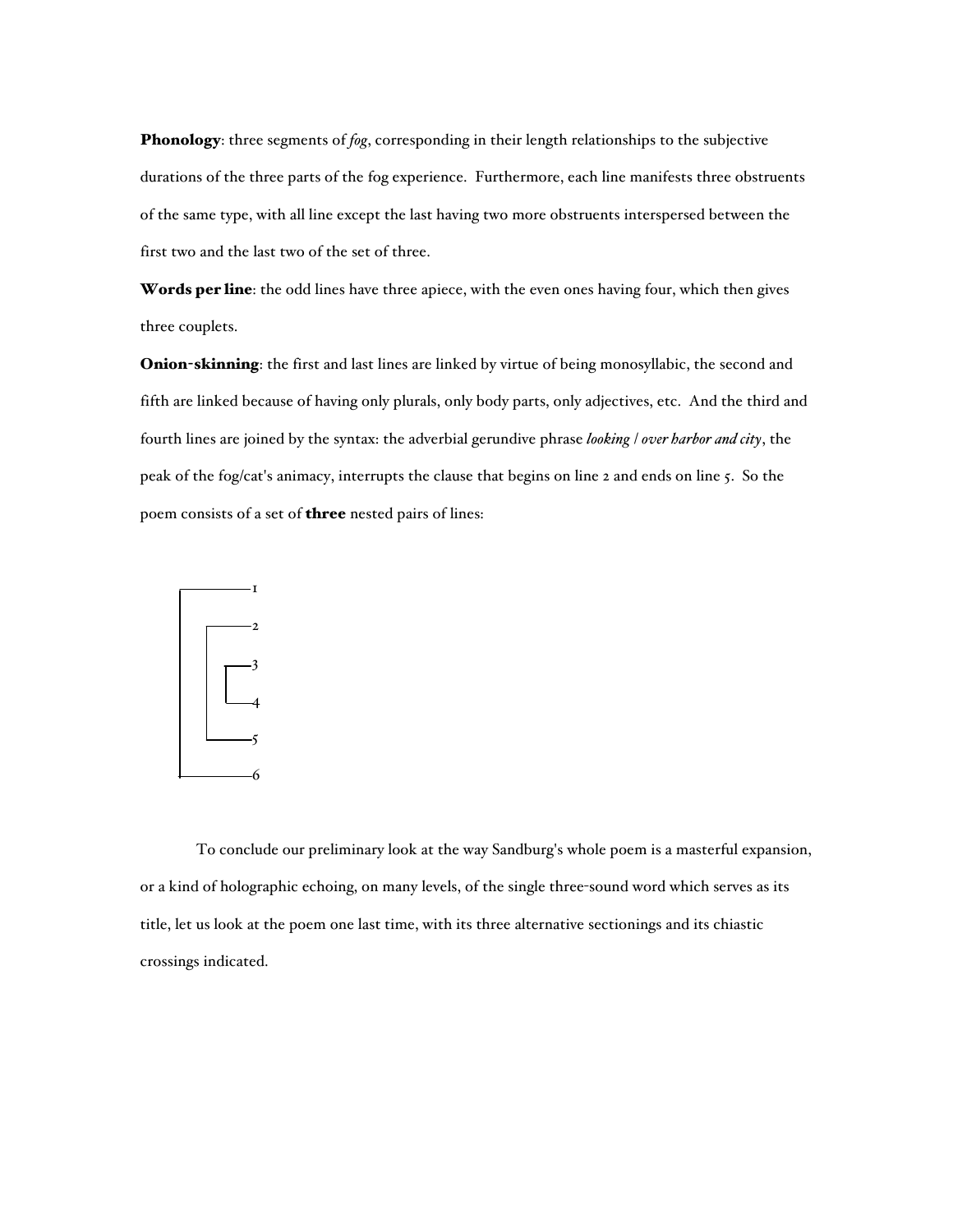

I have tried to show how the acoustic structure of the word *fog*, with a basic ABA melody laid down by its sequence of obstruent-vowel-obstruent, harmonizes both with the basic motion-stillnessmotion perception of an experience of being fogged in that is given by the three-part sectioning ABC on the level of syntax, and also with the durational structure of two lines--three lines--one line mirroring the durational relationships among the three phonetic elements of the word *fog*. In addition, alternation flowers in many ways throughout the poem, as we have seen above, with a suggested interpretation that it can be one way of letting fog and cat fuse.

I am afraid, though, that I have probably lost most of you, unless, you, like Jack DeWitt and me, just can't help ripping poems apart to try to see where the magic in them comes from. For I have gone into a *lot* of detail, more than many people will perhaps want to concede might be tolerable, let alone necessary. After *all*, I hear them saying in my mind, isn't this a rather minor poem? Why all this fuss about it?

To try to answer these possibly only straw people in this imaginary dialogue, let me remind them that I find this poem still extremely beautiful - I think more so than when I started working on it several years ago. The more ways I see in which this poem's twenty-two words become interconnected, the more radiant it becomes for me, and the better I think my chances are at explaining the incredible memorability of this work of art. It can't be just the admittedly masterful metaphoric linking of fog-cat, for that wouldn't explain why people don't confuse line 2 in their minds with such rotten lines as my *on small cat feet* or *on little cat paws*, which would preserve the